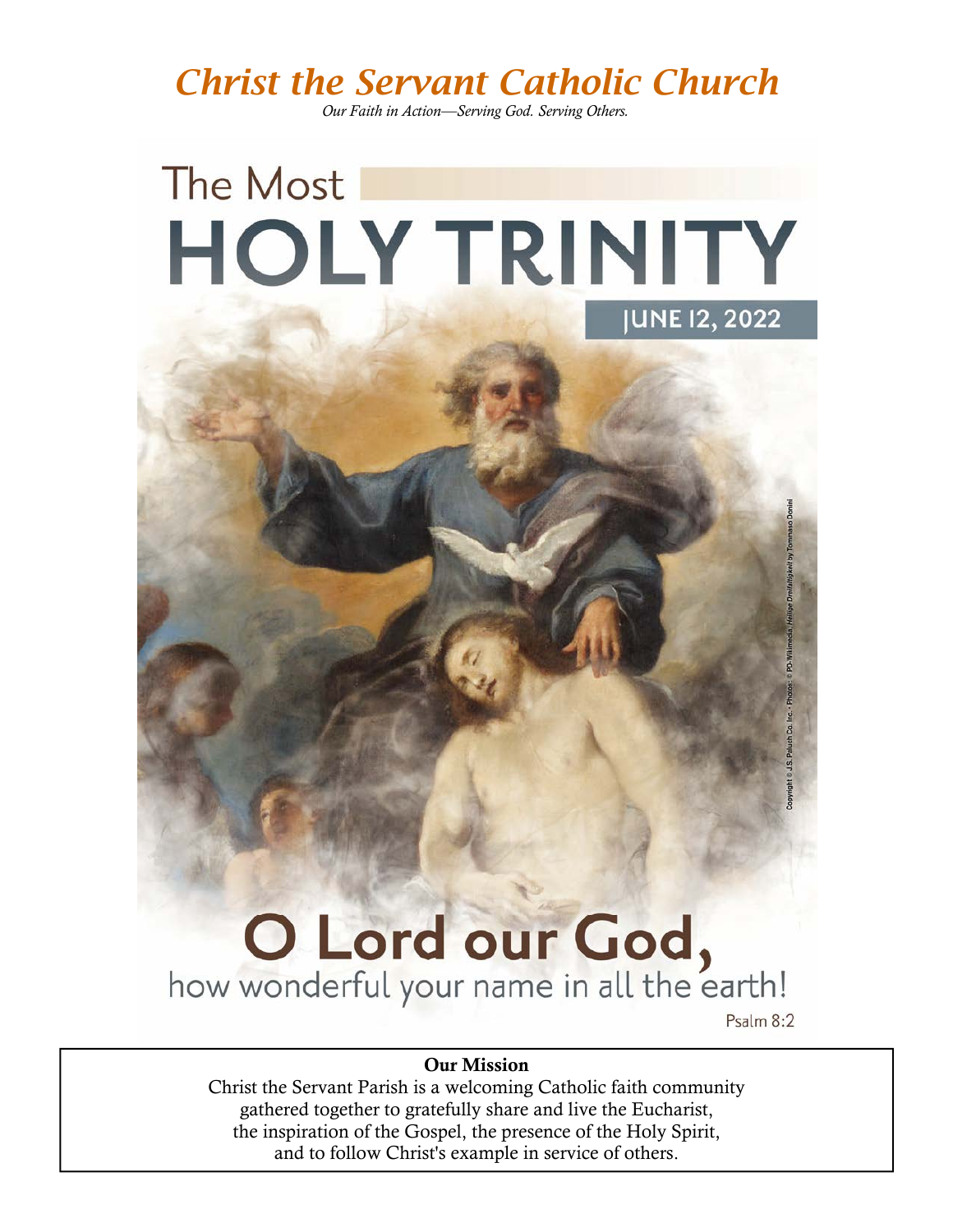Please continue to check our parish website www.ctswoodridge.org, and facebook, for up to date information about what we are able to offer to help keep our community connected.

At this time, we continue to record the mass for people who are not able to make it to church, posting it by 4:30 pm Saturdays on the YouTube channel christtheservant.

#### CASH FOR FOOD Saturday, June 11 Sunday, June 12

**CHRIST THE SERVANT supports the West Suburban Food Pantry, Downers Grove Area FISH (includes Woodridge), and Blue Jeans for the Homeless.** 

**Food items are very welcome, including canned goods, rice, peanut butter, etc. as well as personal care and paper products.** 



**Please drop off your food and product** 

**items in the parking lot before Mass.** 

**Cash donations are most appreciated. Any cash amount is welcome!** 

**A Cash for Food Blue Donation Box will be available in the Narthex for your convenience.** 



**Please make checks payable to Christ the Servant. All cash and checks will be converted to food donations and distributed promptly.** 

*Thank you for attending to the needs of those less fortunate.*



*Over 55 Ladies Club To participate, be sure to call the number listed below by Monday, June 27, 2022.*

*Ladies Lunch Out*  **Tuesday, June 28, 2022,**  1:30 PM at



#### *2393 63rd Street, Woodridge \*\*\*Save 5% by paying in cash\*\*\**

*You must call Carol P Or Shirley W to confirm your attendance.* 

*New members welcome!*

#### **Altar Flowers Donations**

Would you like to memorialize a loved one or celebrate a special occasion, without waiting until Christmas or Easter? Any time of year, you may request flowers for the ambo (where the scriptures are read), by the Blessed Mother statue, or the Christ the Servant statue. Donation Forms are available on the large bulletin board in the narthex (Look for a white pocket envelope). Simply complete the form, and return it to the parish office or collection basket with your donation.

Find us (and like us!) on Facebook. www.facebook.com. Type "Christ the Servant Catholic Church" into the search bar.

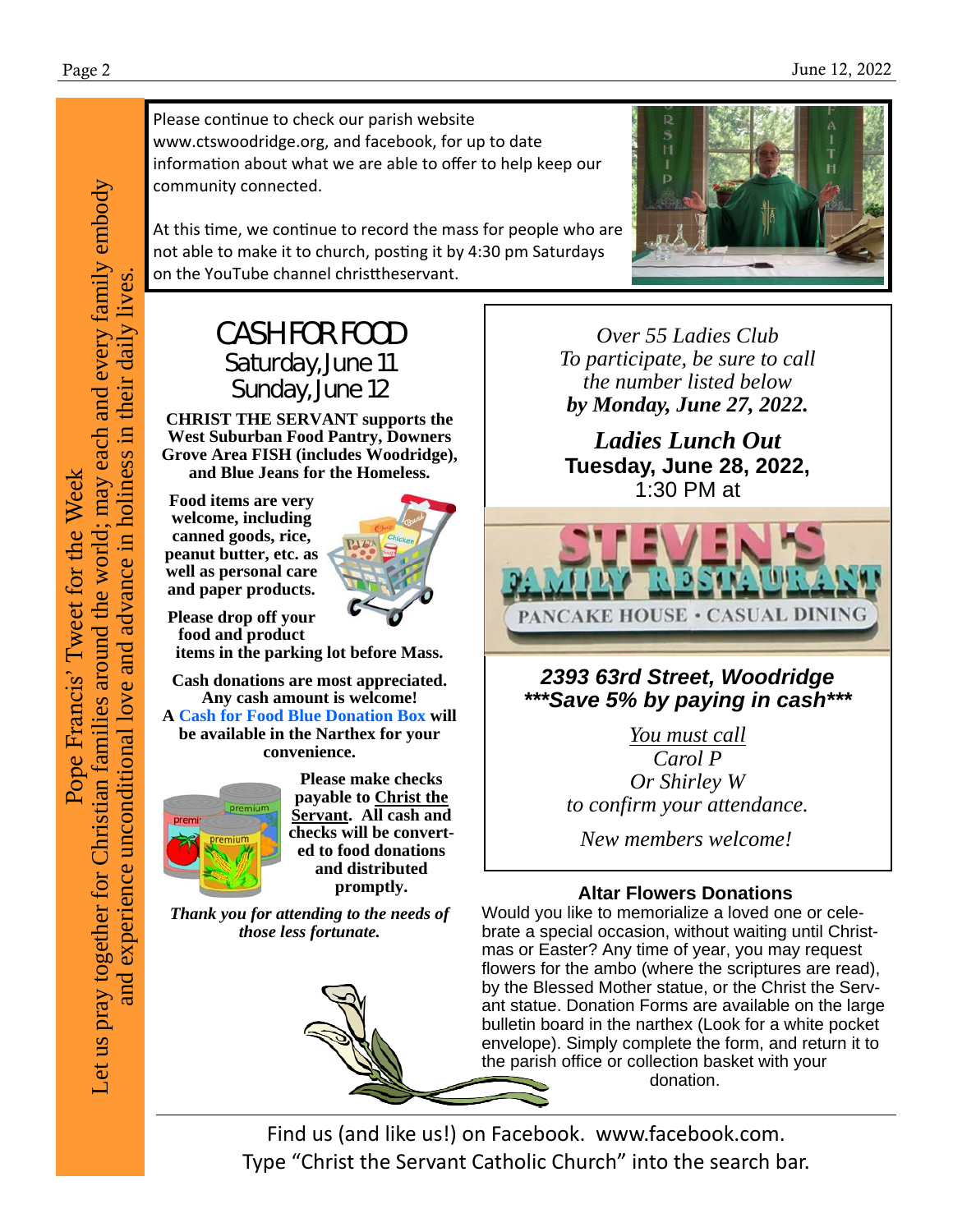

Love In the Name of Christ (Love INC) is a Christian ministry that has been helping churches help people in DuPage County for the past 36 years. This ecumenical ministry is seeking a part-time Executive Director to lead the organization. Please contact barbLoveinthenameofChrist@gmail.com for details.

## Sacramental Information

**RITES OF CHRISTIAN INITIATION** Adults interested in learning more about the Catholic Faith, the celebration of Baptism, Eucharist and/or Confirmation are invited to contact the parish office.

**BAPTISM OF INFANTS** Baptisms are usually celebrated on the first and third Sundays of each month (except during Lent) at 11:30 AM. A Baptism Preparation Class must be attended if you are planning your first child's baptism or if three years have passed since your last child was baptized. Call the Parish Office to register and to check whether adjust‐ ments have been made to the schedule.

**MARRIAGE** Marriage arrangements must be made at least six months in advance by contacting the Parish Office to set the date and reserve the church. Reserve the church before you reserve the reception hall.

**HOLY ORDERS:** Are you thinking of becoming a priest or religious? Talk with Fr. Bob or email Fr. Steven Borello vocations@dioceseofioliet.org.

**RECONCILIATION** Available Saturdays from 4:00-4:30 pm (except Holy Saturday), or by appointment with Fr. Bob. **PASTORAL CARE OF THE SICK Please contact the parish** office for a visit from a priest when sickness occurs or death is imminent for the sacrament of Anointing of the Sick. To arrange for Communion to be brought to the sick/homebound members of the parish community, call Deacon Tom F.

**FUNERALS** Arrangements for funerals are usually made in cooperation with the attending funeral home. Contact the parish office for pre‐planning of funerals.

> **Baptism Preparation Class: Thursday, July 7, 7:00 PM**

## **EXODUS** world service

#### **Exodus Welcome Pack Note**

We received the following note from Exodus for our participation in the Welcome Pack Project: Hi Christ the Servant Catholic Church!

On behalf of Exodus, **THANK YOU** for putting together and delivering a Welcome to America Pack to the Pasakohy family of 3! The transition from Afghanistan is grueling, so your generous contribution goes a long way to alleviate stress and extend a warm welcome.

 Thank you for being the hands and feet of Jesus in this way.

Blessings, *Bonnie (Program Intern)* 

## **Creation Care Corner**

#### **WEEKLY STEWARDSHIP RECOMMENDATION: Plant Trees.**

They clean our air, protect our drinking water, provide food and habitat for animals. Studies show they even improve our mental health. Trees also absorb the CO2 that contributes to global warming and release oxygen back into the air. In one year, an acre of mature trees absorbs the amount of  $CO<sub>2</sub>$ produced by a car driven 26,000 miles. Planting trees also helps prevent soil erosion, increases land fertility and can add value to your property. Trees that provide shade can also significantly reduce your energy bills. When selecting trees, choose native types to support local wildlife. Spring and fall can be good times to plant.

For more information: www.arborday.org/trees

#### **Hotline Numbers for Help**

| <b>Family Shelter Service Domestic Abuse</b> | 630-469-5650 |
|----------------------------------------------|--------------|
| National Domestic Abuse Hotline              | 800-799-SAFE |
| Illinois Adult Protective Services           | 866-800-1409 |
| Will County Crisis Line                      | 815-722-3344 |
| <b>Mayslake Ministries</b>                   | 630-852-9000 |
| Diocese of Joliet Sexual Abuse Victim        |              |
| Assistance Coordinator                       | 815-263-6467 |
| Waterleaf Women's Center                     | 630-701-6270 |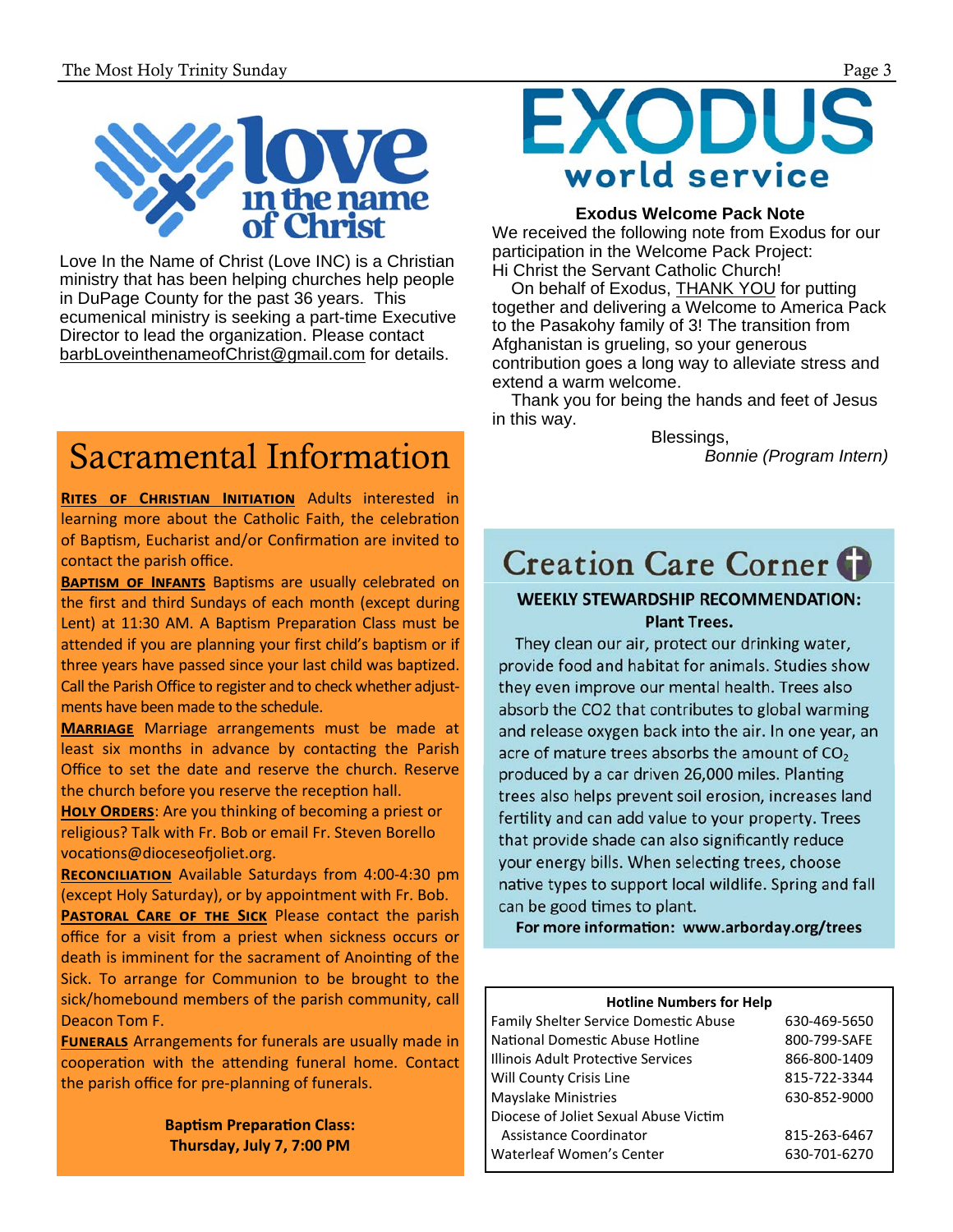#### Religious Formation News

#### **Come join us June 19 after the 10:00 Mass! For a Eucharistic Procession.**



**(Solemnity of the Most Holy Body and Blood of Christ) What is a Eucharistic procession?** 

It is a "public witness of faith and worship of the Most Blessed Sacrament" (Holy

Communion and Worship of the Eucharist Outside Mass. Founded upon the Church's belief that Jesus becomes substantially present to us in the Eucharist at Mass, the Corpus Christi procession is one of the ways that we express our devotion to Christ.

A Corpus Christi procession usually begins after the

celebration of Mass, at which the host for the procession is consecrated. Placed in a monstrance (a sacred vessel that



displays the sacred host to

the faithful), the Blessed Sacrament is then carried out of the church and through the streets or neighborhood accompanied by the songs and prayers of the people. **(CTS' procession will be around the circle in the parking lot)** Often along the route the procession will stop, and the people are blessed. In this way the Church shows that Christ, here among us, walks with us on our pilgrimage to heaven.

#### **Please Join us for this Special Catholic Parade**

#### **Early Registration! For Religious Formation**



This year we are providing early registration for the 2022-2023 Religious Formation classes at a discount! Tuition for students registered for classes before August will only pay \$150 per student. (Sacrament fees separate.) RF

registration information forms can be found at www.ctswoodridge.org and at the back of church.

#### Monumental VBS: Celebrating God's Greatness! Coming June 20-24



A summer kids' event called Monumental VBS will be hosted at Christ the Servant Parish from June 20 to June 24. At Monumental, kids explore the sunbaked Southwestern desert as they dig into God's great love! Kids participate in

memorable Bible-learning activities, sing catchy songs, play teamwork-building games, make and devour yummy treats, experience one-of-a-kind Bible Adventures, collect Bible Memory Buddies to remind them of God's love, and test out Sciency-Fun Gizmos they'll take home and play with all summer long. Plus, kids will learn to look for evidence of God all around them through something called God Sightings. Each day concludes with a Canyon Closing that gets everyone involved in living what they've learned. Family members and friends are encouraged to join in daily for this special time at [time of Canyon Closing].

Monumental is for kids from Kindergarten to  $4<sup>th</sup>$  grade and will run from 9:30 to 11:45 each day. For more information, call Christine at 630-910-0770.



#### Volunteers Needed for Vacation Bible School

Youth 5<sup>th</sup> grade to High school and Adult volunteers are needed to help lead Vacation Bible School. We need volunteers who like to laugh, have fun and who like to smile while share the love of God with others.

#### Registration For VBS



Registration forms are available in the Narthex, Flocknotes Parent Newsletter and at http:// www.ctswoodridge.org Please drop off completed forms to the parish office or email them to cgoba@rcdoj.org

#### **Religious Formation Up Coming Dates**

**NOW!** Early registration for 2022-2023 classes Eucharistic Procession Sunday June 19, after the 10:00 Mass June 20-24 Vacation Bible School Adult Bible Study Starts June 30 1:30-2:45p



#### **Coming this Summer: Adult Bible Study and Youth Bible Study**  We will learn the major people, places, and events of the Bible and discover

how they all come together to reveal the remarkable story of our faith. Participants will meet every week to view an engaging video presentation followed by a time of lively group discussion and fellowship. Adult group will meet on Thursday's from 1:30-2:45pm starting June 30. For more information contact Christine Goba at 630-910-0770 or cgoba@rcdoj.org.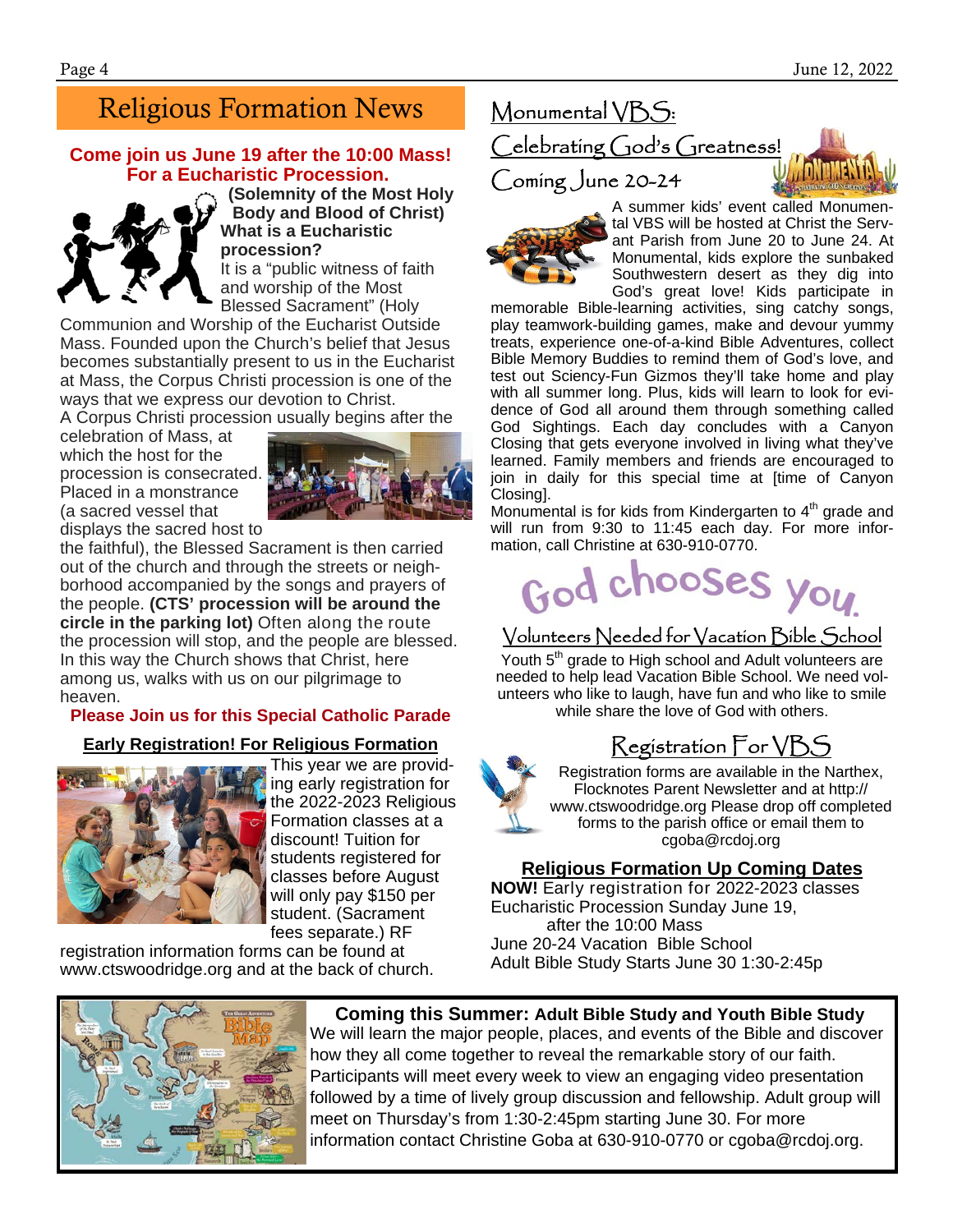The Most Holy Trinity Sunday **Page 5** 



The Diocese of Joliet will hold its Forty-fourth Annual Wedding Anniversary Mass on Sunday, August 28, 2022, at 2:00 p.m. at the Cathedral of St. Raymond in Joliet. If you are celebrating either your  $25<sup>th</sup>$  or  $50<sup>th</sup>$ anniversary this year, please contact the parish office so that we may submit your name to the Diocese for a formal invitation. Those celebrating over 50 year anniversaries do not receive a formal invitation, but will be able to register to attend at a later date.

#### **Diocese of Joliet Grandparents Mass July 24, 2022 2:00 PM**

At Cathedral of St Raymond in Joliet An event of the Family Ministry office

Www.dioceseofjoliet.org/familyministry/ Email: familyministry@dioceseofjoliet.org

Mass honoring grandparents with a reception following the mass. Pre-registration is required by July 8, 2022. Online registration at https://bit.ly/3pEvX28

#### **ONLINE EVENT Making Happiness a Habit: Four Steps to a More Joyful Marriage Sat, June 25, 2022 10:00 am—11:00 am CDT**

Spend an hour enlivening your marriage while also helping Catholic Relief Services

About the event: Pope Francis says the three most important words for couples are "please," "thanks" and "sorry". With that in mind, please come and share one hour with your spouse looking at simple ways to immediately enliven your marriage. All proceeds go to Catholic Relief Services to help Ukraine.

About the speaker: Dr. Jim Healy: Called both "entertaining" and "profound," Dr. Jim Healy has spoken to married couples across the United States, as well as in Asia, Europe, and the Caribbean. A leader in Catholic Family Ministry for over 30 years, Dr. Healy has acted as a consultant to the U.S. bishops, and received the national Family Ministry award in 2000. Along with his earned doctorate in Counseling Psychology, he recently received an honorary doctorate in the humanities for his work in family ministry. He and his wife Madonna have been married for 38 years.

**Register** for this ONLINE event at https://www.eventbrite.com/e/making-happiness-ahabit-four-steps-to-a-more-joyful-marriage-tickets-297375828107. Suggested donation \$10/couple

**OR**: visit www.dioceseofjoliet.org, then Offices, then Christian Life, then Family Ministry Then click on the box "Marriage & Family Enrichment"

Then the first link on the left is Calendar of Events & Registrations.. Then click on the event link you want. **OR**: call the Family Ministry office: 815-838-5334.

\$43,354 PLEDGES NEEDED TO GOAL: \$46 AMOUNT PAID: \$34,139 REMAINING BALANCE: \$9,215 *pledges are almost there!*

#### 2021 Catholic Ministries Annual Appeal as of 6/5/22

*Your Gift to the CMAA Makes a Difference!*The Catholic Ministries Annual Appeal helps our parish and the Diocese of Joliet to provide countless ministries, programs, and services to support our friends and neighbors in immeasurable ways.



Our goal is \$43,400. 70% of gifts received over goal will be returned to our parish for our use. A mailing has been sent to parishioners who have not yet made a gift to the 2022 CMAA. If you have not done so already, please prayerfully consider supporting the CMAA.

A gift to the CMAA, no matter the amount, will make a difference! Together, we can continue to spread the Gospel message in our diocese through our ministries and help others in need. Thank you for your support! **If you would like to make your pledge/payment online, visit jolietdioceseappeal.org or text DONATE to (815) 205-1949.** 

| 2022 GOAL         | \$43,400 | AMOUNT PLEDGED:           | \$43,354 |
|-------------------|----------|---------------------------|----------|
| AMOUNT PAID:      | \$34.139 | <b>REMAINING BALANCE:</b> | \$9.215  |
| DONORS THIS YEAR: | 200      | <b>REBATE AMOUNT:</b>     | none yet |

*Thank you so much for your generosity!!!! God bless you!!!*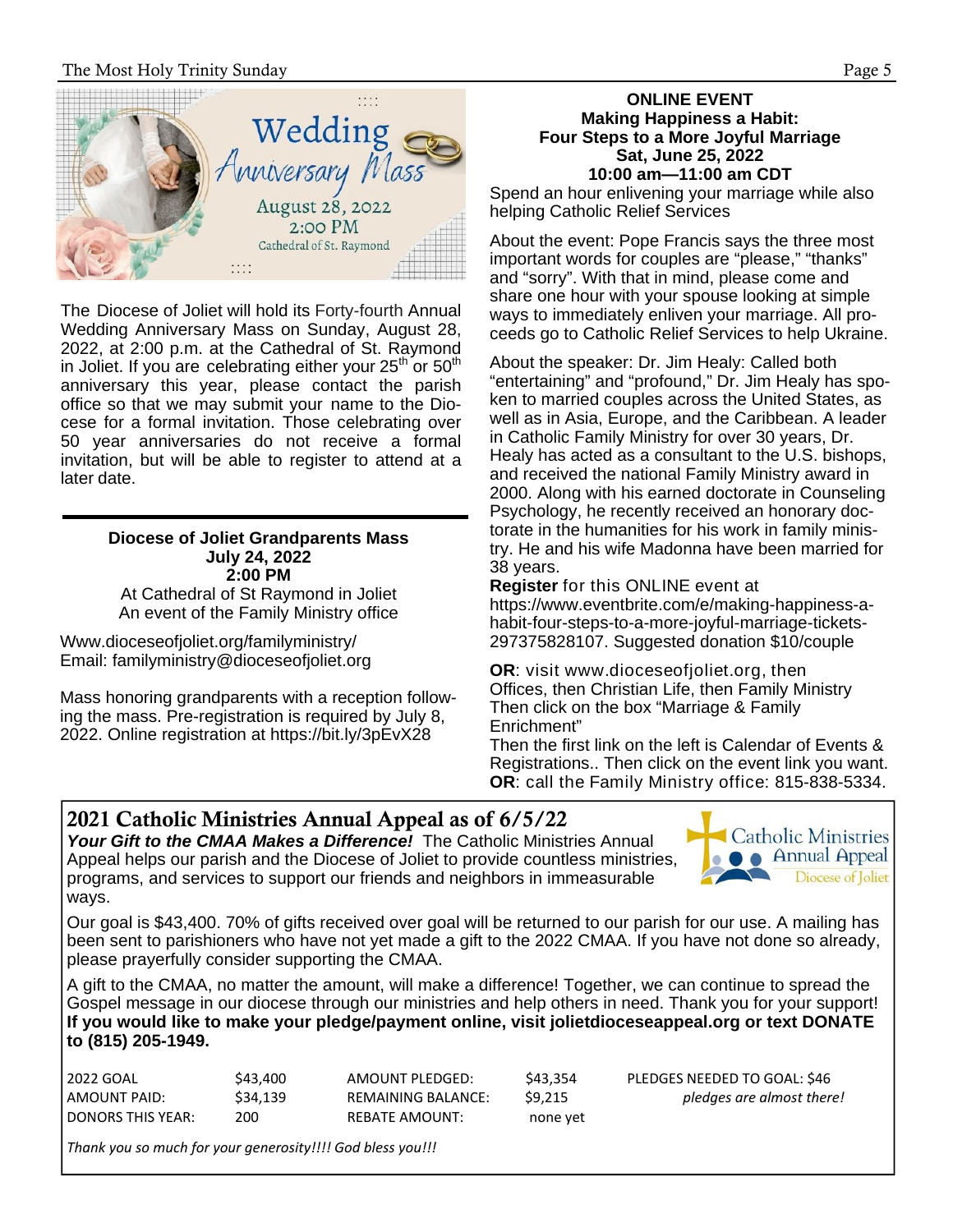#### Mass Intentions for the Week Week We pray for the Sick

**TABERNACLE LIGHT**  William Keane & Louise Krause

#### **MASS & PRAYER INTENTIONS**

**Saturday, June 11**  4:45 PM Bill Kolodziej, *r. Helene Peslak* 

**Sunday, June 12**  8:30 AM People of the Parish 10:00 AM Wally Silunas, *r. Helene Peslak* 

**Monday, June 13**  8:30 AM People of the Parish

**Tuesday, June 14**  8:30 AM People of the Parish

**Wednesday, June 15**  8:30 AM People of the Parish

**Thursday, June 16**  8:30 AM Ken Bastuga, Sp. Int, *r. Krieger family*

**Friday, June 17—communion service**  8:30 AM *Happy Birthday, Ken Bastuga*

#### **Saturday, June 18**

 4:45 PM Art Valliere, *r. Ed & Fran Fleming*  Charles Dennis*, r. Pat Savage*  Dick DuSatko*, r. Ed & Fran Fleming*  Helen & John Bastuga*, r. Ken & Mary Kay Bastuga*  Ken Bastuga, Sp. Int.*, r. Krieger family* 

#### **Sunday, June 19**

 8:30 AM Henry Borkowski &I Edwin Ciolek, *r. Ciolek family*  Richard Buch*, r. Marge Buch* 

 Norbert Mrozinski*, r. Steve & Angie Mrozinski*  10:00 AM Dick DuSatko, *r. children & grandchildren* 

#### People of the Parish

*To request a mass, or the Tabernacle Light, call the parish office at 630‐910‐0770.*



#### Bible Readings—June 12-June 19

 *SçÄù:* Prv 8:22‐31 / Rom 5:1‐5 / Jn 16:12‐15 *MONDAY:* 1 Kgs 21:1-16 / Mt 5:38-42 **TUESDAY:** 1 Kgs 21:17-29 / Mt 5:43-48 *WEDNESDAY:* 2 Kgs 2:1,6-14 / Mt 6:1-6,16-18 **THURSDAY:** Sir 48:1-14 / Mt 6:7-15 *FÙ®ù:* 2 Kgs 11:1‐4,9‐18,20 / Mt 6:19‐23  *SãçÙù:* 2 Chr 24:17‐25 / Mt 6:24‐34 *SçÄù:* Gn 14:18‐20 / 1 Cor 11:23‐26 / Lk 9:11b‐17



Ray Banaszak Barbara Bayro Sharon Bhaskar Jim Brabec Pat Chang Donna Ciolek Vic Cordes Marge Felix John M. Foresman Marty Foy JoAnn Frale Dcn. Tom Fricke S.Suzanne Lesniewski Mary Vanderplow Leona Falk Gordon Robert Gripp Joan Haffner Michael Harris Carolyn Heinrich Carol Hendrich Fred Huth Rayna Januska Ed Jascewsky Madeline Jascewsky Lolit Ranchero Jeanne Jordan Derek Kaunelis Jaxxon Kelner Ida Kenny Barb Kosiek Karen Kripas Robert Losik Joyce Maples Jan May Chuck Neal Anthony Nowak Linda Pennock Andrew Peslak Alie Phillips Bob Pluta John Rossi Jim Sanders Jennifer Stile Dan Szymanski Frank Tiesenga Hanh Truong Bill Wagner Andie Wolfe Vince Zitella

*Names remain on this list approximately three months, unless specifically requested otherwise. To update the list, call the Parish Office at 630‐910‐0770 or email* 

*corinne@ctswoodridge.org. Thank you.*

#### We pray for the Deceased



**Rose Mary Montelli** 

### We pray for those who Serve

**Andrew McGraw,** nephew of Ann & Mike Andreshak **Nolan Bowers,** grandson of Daniel & Karen Bowers **Christopher Durkovic,** grandson of Joan Kurtz **Chase Halik**, son of Tim & Peggy Halik **Avery Jackson**, grandson of Steve & Karen Jackson **Ben Jalove,** nephew of Chuck & Linda Jalove **Cole Jirgl,** nephew of Corby & Sheri Schmitz **Brock Ketcham,** cousin of Jean Durran **Kade Ketcham,** cousin of Jean Durran **Joshua Plucinski,** grandson of Joan Kurtz **Raleigh Redinger,** nephew of Mike Magee **Dan Ward,** nephew of Sister Rosemary Ward *If you have a family member serving overseas, please let us know. Please also let us know when they return home.*